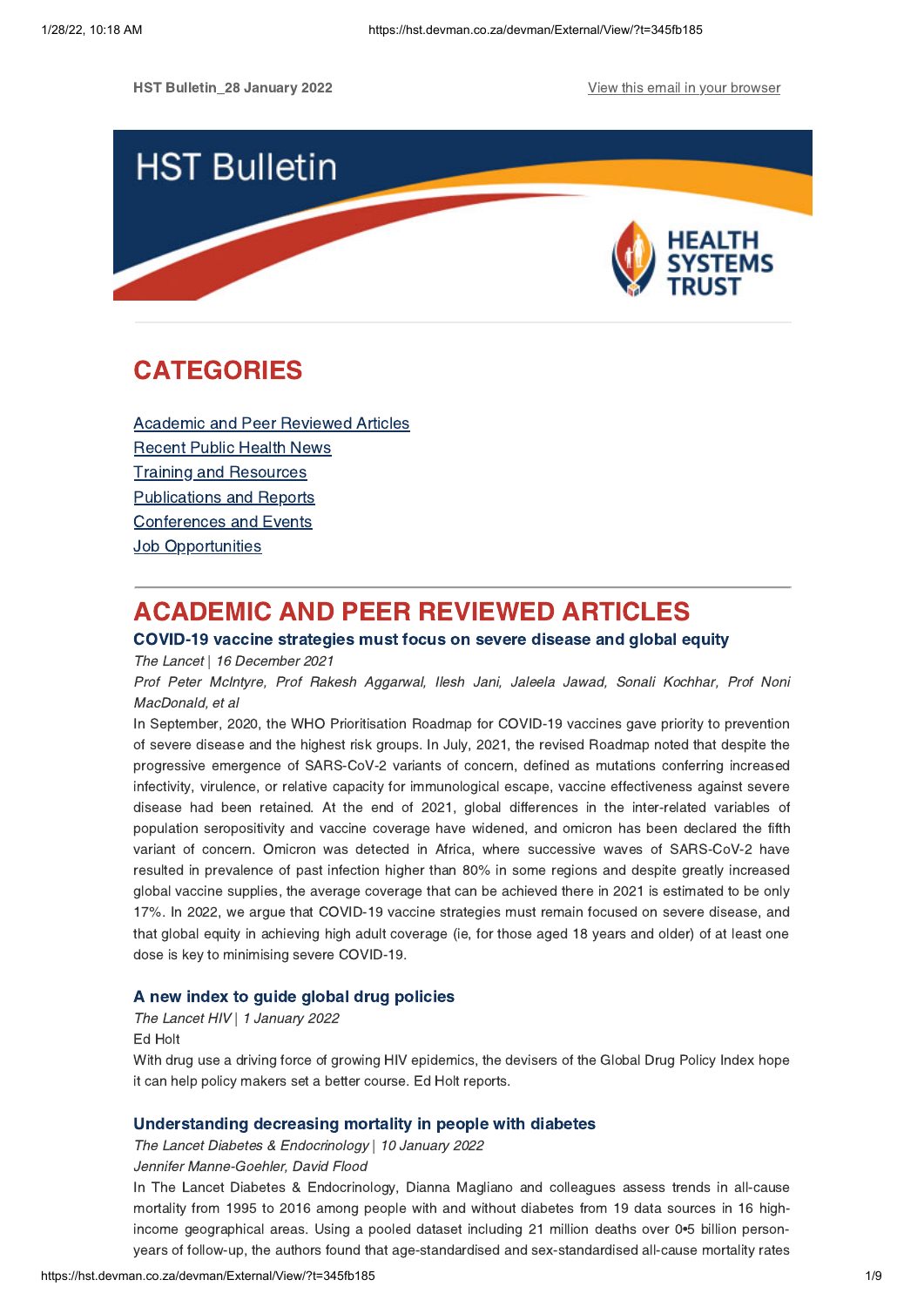decreased in all data sources assessed, except those in Spain and Norway. This decrease ranged from 0•5% to 4•2% per year and was largest in several regions of east and southeast Asia. In 12 of 19 data sources, decreases in mortality among people with diabetes were similar to or greater than in people without diabetes.

# A role for [community-level](https://hst.devman.co.za/devman/external/?t=3e135d91) socioeconomic indicators in targeting tuberculosis

## screening interventions<br>Nature | 17 January 2022

### Meredith Brooks, Helen Jenkins, Daniela Puma, Christine Tzelios, Ana Karina Millones, et al

Despite being curable and treatable, an estimated 10 million people develop tuberculosis (TB) annually. Of these 10 million, about 3 million people are missed by the health systems, meaning that a substantial proportion of individuals sick with TB are not diagnosed or given potentially life-saving treatment. Individuals with undetected TB can contribute to further transmission, leading to excess disease and deaths. For this reason, active case finding—in which individuals at increased risk of disease are actively sought out and screened for disease, leading to more diagnoses and faster initiation of appropriate treatment—is a fundamental component of the strategy for TB elimination.

# [Multimorbidity](https://hst.devman.co.za/devman/external/?t=47f19b72) and adverse events of special interest associated with Covid-19

## vaccines in Hong Kong Nature Communications | 20 January 2022

Francisco Tsz Tsun Lain, Lei Huang, Celine Sze Ling Cgui, Eric Yuk Fai Wan, Xue Li et al

The safety of Covid-19 vaccines is of great public health concern and is crucial to tackling vaccine hesitancy amidst the pandemic. In particular, there have been widespread speculations of cardiovascular and other adverse events of special interest (AESI) in relation to Covid-19 vaccines. This may be due to thromboembolic safety signals and case reports of other adverse outcomes, such as Bell's palsy and myocarditis following the administration of specific vaccines.

## Long COVID and self-management The Lancet | 22 January 2022

Kirsty Brown, Asma Yahyouche, Shamil Haroon, Jenny Camaradou, Grace Turner

People with COVID-19 often have symptoms in the long term (ie, long COVID), including fatigue, breathlessness, and neurocognitive difficulties. The disease mechanisms causing long COVID are unknown, and there are no evidence-based treatment options. Clinical guidelines focus on symptom management, and various treatment options are being evaluated.1 The scarcity of advice has often left people with long COVID feeling isolated and frustrated in their search for therapies. Studies have reported a wide range of self-prescribed medications being used for prevention and management of acute COVID-19, including anti-retrovirals, penicillin, vitamin C, traditional medicines, and chloroquine or hydroxychloroquine. Self-prescribing practices are unsurprising given the high incidence of and mortality from COVID-19, restricted access to health care during lockdowns, and few treatments and preventive therapies for COVID-19.

# Sisonke phase 3B [open-label](https://hst.devman.co.za/devman/external/?t=7ab74ca5) study: Lessons learnt for national and global

## vaccination scale-up during epidemics South African Medical Journal | 24 January 2022

### A Goga, L Bekker, N Garrett, S Takuva, I Sanne, J Odhiambo, et al

Sisonke is a multicentre, open-label, single-arm phase 3B vaccine implementation study of healthcare workers (HCWs) in South Africa, with prospective surveillance for 2 years. The primary endpoint is the rate of severe COVID 19, including hospitalisations and deaths. The Sisonke study enrolled and vaccinated participants nationally at potential vaccination roll-out sites between 17 February and 26 May 2021. After May 2021, additional HCWs were vaccinated as part of a sub-study at selected clinical research sites. We discuss 10 lessons learnt to strengthen national and global vaccination strategies:(i) consistently advocate for vaccination to reduce public hesitancy; (ii) an electronic vaccination data system (EVDS) is critical; (iii) facilitate access to a choice of vaccination sites, such as religious and community centres, schools, shopping malls and drive-through centres; (iv) let digitally literate people help elderly and marginalised people to register for vaccination; (v) develop clear 'how to' guides for vaccine storage, pharmacy staff and vaccinators; (vi) leverage instant messaging platforms, such as WhatsApp, for quick communication among staff at vaccination centres; (vii) safety is paramount – rapid health assessments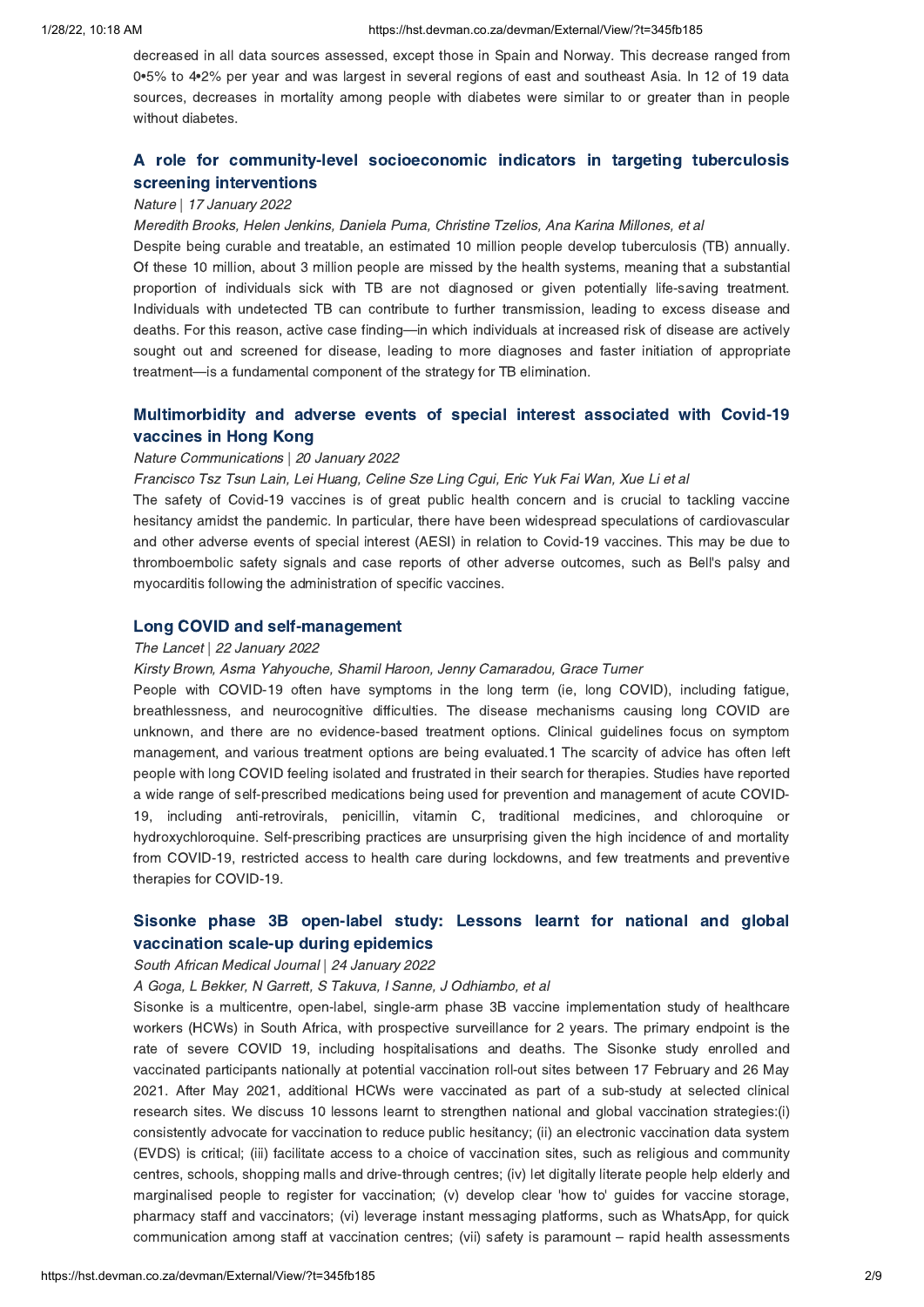### 1/28/22, 10:18 AM https://hst.devman.co.za/devman/External/View/?t=345fb185

are needed at vaccination centres to identify people at high risk of serious adverse events, including anaphylaxis or thrombosis with thrombocytopenia syndrome. Be transparent about adverse events and contextualise vaccination benefits, while acknowledging the small risks; (viii) provide real-time, responsive support to vaccinees post vaccination and implement an accessible national vaccine adverse events surveillance system; (ix) develop efficient systems to monitor and investigate COVID 19 breakthrough infections; and (x) flexibility and teamwork are essential in vaccination centres across national, provincial and district levels and between public and private sectors.

# Where are the pregnant and [breastfeeding](https://hst.devman.co.za/devman/external/?t=78ec2702) women in new pre-exposure prophylaxis trials? The imperative to overcome the evidence gap

## trials? The imperative to overcome the evidence gap The Lancet HIV | 25 January 2022

Dvora Joseph Davey, Prof Linda-Gail Bekker, Prof Elizabeth Bukusi, Prof Benjamin H Chi, Prof Sinead Delany-Moretlwe, et al.

Pregnant and breastfeeding populations are at substantial risk of acquiring HIV in some settings, yet are underrepresented in clinical trials of new pre-exposure prophylaxis (PrEP) agents. Several PrEP formulations are in development (eg, vaginal rings, long-acting injectables, and other modalities). Pregnant and breastfeeding populations are typically excluded from initial clinical trials. We identified 14 PrEP trials of novel agents in non-pregnant or non-breastfeeding populations, and six phase 1–3 trials and open label extensions among pregnant and breastfeeding populations, that are currently ongoing or complete. A framework shift is needed to consider the ethical costs of excluding pregnant and breastfeeding populations at risk for HIV in PrEP clinical trials and promote inclusion to maximise the benefits from PrEP tools in the pipeline. Research on new PrEP agents should include pregnant and breastfeeding populations to avoid delays in reaching those who could benefit from PrEP after efficacy is established.

# Cancer

## The Lancet | 25 January 2022

### Annika Fendler, Scott Shepherd, Lewis Au, Mary Wu, Ruth Harvey, et al

Patients with cancer are at greater risk of severe COVID-19 and have been prioritised for COVID-19 vaccination globally. We previously showed that following two doses of COVID-19 vaccines, neutralising antibody (nAb) responses against the B.1.1.7 (alpha), B.1.351 (beta), and B.1.617.2 (delta) variants of concern (VOCs) are decreased compared to the wild type (WT) SARS-CoV-2, particularly in patients with blood cancer.1 More recently, we reported that following a third vaccine dose, nAb responses to these VOCs increase in most patients with cancer, including those with no or waning response following two vaccine doses.2 Since November, 2021, the B.1.1.529 (omicron) VOC has rapidly become the dominant SARS-CoV-2 VOC globally. Omicron partially evades vaccine-induced immunity,3 but a third vaccine dose increases omicron nAb responses in the general population.4, 5, 6 Comparable data in patients with cancer are lacking, leaving patients and cancer physicians without the means to calibrate infection risk7 while maintaining necessary cancer treatments. We used live-virus micro-neutralisation assays to evaluate response to omicron following three doses of COVID-19 vaccine in participants of the CAPTURE study (NCT03226886), a prospective, longitudinal cohort of patients with cancer.

### (Return to Top)

## <span id="page-2-0"></span>**RECENT PUBLIC HEALTH NEWS**

### New era of health science for Africa

## New era of health science for Africa Health-E News | 19 January 2022

President Cyril Ramaphosa hailed the opening of a new vaccine plant in Cape Town as Africa's ticket into a new era of health science during its launch earlier today. South African-born health technologies billionaire, Dr Patrick Soon-Shiong, joined Ramaphosa as they proudly cut the ribbon. The NantSA vaccine plant is expected to produce a billion COVID-19 vaccine doses by 2025. "We want to manufacture this in Africa for Africa and export it to the world. President Ramaphosa said 'come home, we will make this happen,'" said Soon-Shiong.

 $T_{\rm eff}$  prevention medicine is for everyone. Why do so few people take it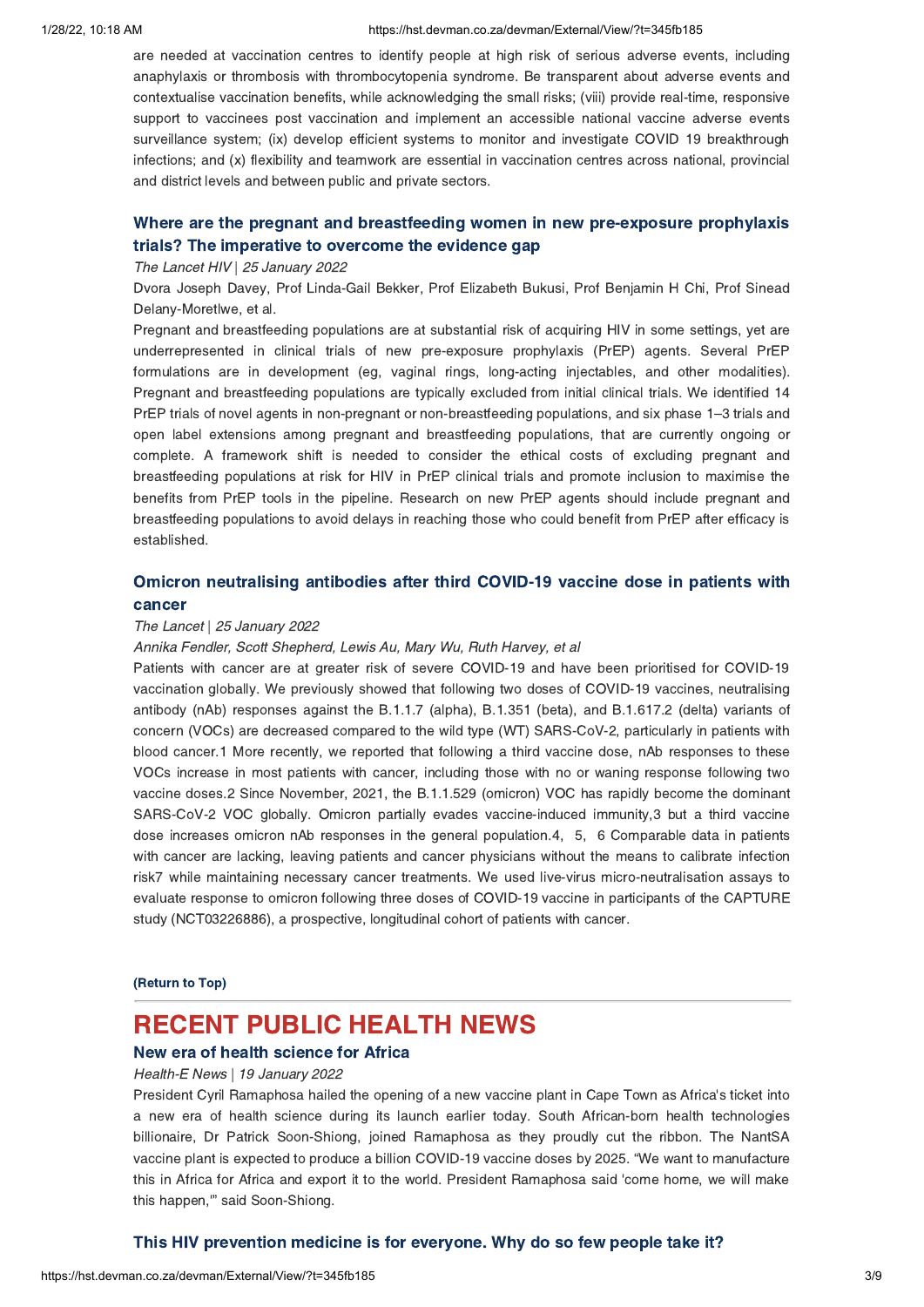### Stat News | 20 January 2022

About 60% of older Americans take a cholesterol-lowering statin to prevent heart attack, stroke, and other forms of cardiovascular disease. In contrast, only 25% of eligible, HIV-negative people take pre-exposure prophylaxis (PrEP), a safe, highly effective way to prevent HIV infection. But recent changes in how health care providers should think about PrEP and who it is for have the potential to transform the HIV epidemic in the U.S. and possibly put it in the rearview mirror. PrEP is an HIV prevention regimen for HIV-negative teens and adults that involves medication, and periodic blood and HIV tests to ensure health and safety. The Food and Drug Administration approved a daily oral PrEP pill in 2012, and just last month approved a long-acting injectable version that's given every two months. Other PrEP delivery methods are on the horizon, and one day people will have a menu of HIV prevention options to suit them, just like birth control. PrEP reduces the risk of HIV from sexual transmission by nearly 99%, and from injection drug use by at least 74%.

# Covid-19 kills children in [sub-Saharan](https://hst.devman.co.za/devman/external/?t=9961777e) Africa at a greater rate than in high-income countries — study Daily Maverick | 20 January 2022

Children in sub-Saharan Africa hospitalised with Covid-19 are dying at a greater rate than in higherincome countries, a study has found. The study, which appeared in the latest issue of the journal JAMA Pediatrics, showed that of a sample of 469 African children admitted to hospital with Covid-19, 8% died. In comparison, the death rate for children hospitalised with Covid-19 in the US and Europe was between 1% and 5%.

## Spotlight | 20 January 2022

Since the first COVID-19 case was recorded in the Free State on 17 March 2020, the number of people visiting health facilities in the province dropped significantly. This resulted in fewer people screening and testing for conditions like tuberculosis (TB) and some people not completing their treatment courses. Speaking at a TB workshop held by the provincial health department in November last year, Matshediso Morigihlane, Director of TB, Drug-resistant TB, and Communicable Diseases, said from 2017 to 2020 they recorded 3.8 million clinic visits in the province. Of those visiting clinics, 6 000 were placed on TB treatment over the four years – of which 500 disengaged with the healthcare system and 400 died.

# [Government](https://hst.devman.co.za/devman/external/?t=173927cc) help urgently needed to ease the pain and suffering of children who are dying — report

### Daily Maverick | 20 January 2022

Research conducted in collaboration with the United Nations Children's Fund (UNICEF) has estimated that 800,000 children in South Africa are in need of palliative care — with fewer than five percent getting it. Experts believe that figure is closer to one million today. South Africa's global ranking in caring for its dying citizens is a dismal 72 out of 81 countries, according to a 2021 survey by Duke University and the Global Health Institute. Unless SA is forced to meet its constitutional healthcare obligations, especially towards children — for whom not a single specialist palliative care post exists — court action is likely to follow. That's the message from long-suffering, thinly stretched palliative care NGOs that have been trying in vain to prompt government action for 20 years. They have now finally had enough and are investigating the possibility of a legal challenge to force the State to provide better funding for child healthcare via the SA Children's Palliative Care Network, (PatchSA), a collective of determined paediatricians, oncologists, veteran healthcare activists, academics and children's rights groups. For palliative care providers, Covid-19's heart-wrenching images of patients dying in isolation, unable to be with loved ones in their final moments, are all too familiar.

# [Descendants](https://hst.devman.co.za/devman/external/?t=211765ad) of Young Male Smokers Have More Body Fat, Extending Into Future

## Generations Medscape News UK | 22 January 2022

Scientists from the University of Bristol have previously shown that the sons of fathers who began smoking regularly before puberty (before age 13) had increased fat mass in childhood, a finding that continued through adolescence into early adulthood. In their new study, published in Scientific Reports, the scientists wanted to find out whether exposure to the onset of regular smoking before puberty in ancestors had any effect on fat mass of the grandchildren and/or great-grandchildren.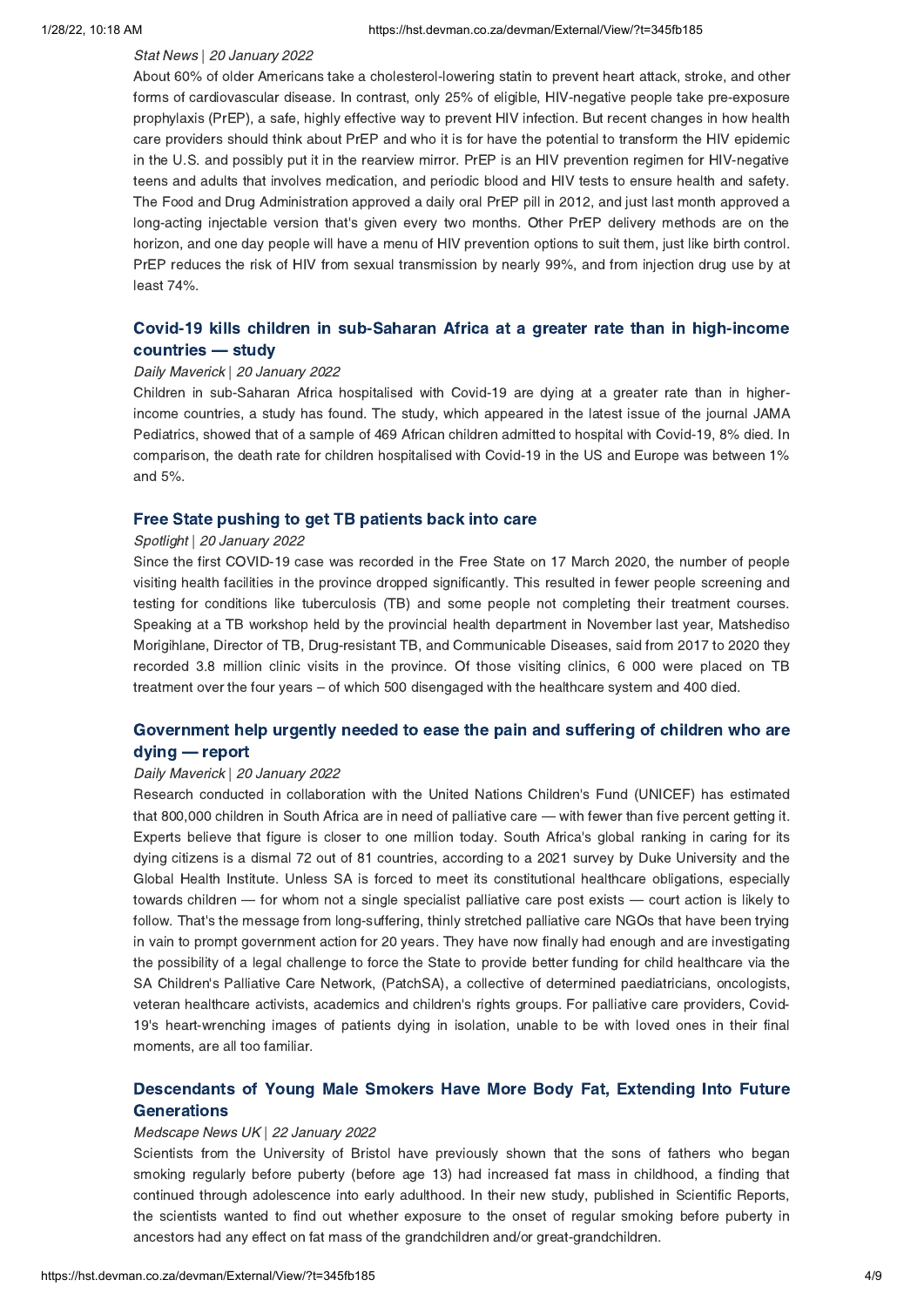## Mixed Reaction in Africa to WHO['](https://hst.devman.co.za/devman/external/?t=7e1274eb)s New Position on Booster Shots

### Health Policy Watch | 22 January 2022

The decision of the World Health Organization (WHO) to drop its opposition for COVID-19 vaccination booster shots has raised concerns in Africa about the potential depletion of COVID-19 vaccine doses available to African countries. On Friday, Health Policy Watch reported WHO recommended the wider administration of a third shot of the Pfizer-BioNTech mRNA vaccine – as well as jabs for children age 5 and older. In its statement, the global health body said it was recommending boosters for most adults because in the short-term, "a third dose (booster dose) may fully or partially restore vaccine effectiveness". WHO also stressed that its new recommendation came after updated projections that should ensure ample supplies for Africa through COVAX, the global vaccine facility and bilateral deals to accommodate low-income countries, even with widespread administration of boosters.

### Experts: End South Africa['](https://hst.devman.co.za/devman/external/?t=87f0b2cc)s national state of disaster

### Daily Maverick | 23 January 2022

On 15 March 2020, South African President Cyril Ramaphosa declared a national state of disaster in terms of the Disaster Management Act, to enable the government to develop a coordinated disaster management mechanism to mitigate Covid-19. In so doing, the government was required to provide relief, protect property, combat disruption, deal with the destructive and other effects of the disaster, and protect the public — only to the extent that 'it is necessary for the purpose'. Almost two years on, we are entering a new phase of the pandemic. All over the world, including within the WHO, there is an assessment taking place of the measures that will be most suited to this phase. Top of the list is vaccination, good indoor ventilation, and close monitoring of the SARS-Cov-2 virus and other possible pandemic threats. South Africa needs to do this too. As scientists, our current understanding of the science, the building of immunity protecting against severe Covid-19, and experience with policy renders most state of disaster measures still in place unfit for purpose and requires tailoring of others.

### Backed by Science: Here['](https://hst.devman.co.za/devman/external/?t=86258d29)s How We Can Eliminate COVID-19

### Health Policy Watch | 23 January 2022

As the WHO Executive Board resumes talks this week on a much-discussed Pandemic Accord, and other preparedness measures, three noted infectious disease experts chart a course for "eliminating" SARS-COV2 – warning that will take more sustained global coordination and determination than what has been seen so far. At the outbreak of World War 1 in August 1914, enthusiastic patriots on both sides were assured it would be over by Christmas. At the declaration of the COVID-19 pandemic in January 2020, there was a general assumption that life would be back to normal by Easter. In neither case did events pan out that way. War-weariness and its modern equivalent, pandemic-weariness, have set in. Each time there is a new wave of the pandemic, there is a strong desire to believe that if we can just get past this crisis, things will be better, the pandemic will come to an end and we can return to a normal life. Those hopes have peaked again recently with predictions from some quarters of a "reprieve" after the peak of the Omicron crisis passes.

# Another Gauteng vaccination team robbed of vaccination equipment and cellphones IOL | 24 January 2022

The Gauteng department of health has condemned "with the utmost contempt" the latest robbery of its Tshwane health district vaccination teams. The repeated robberies were compromising the Covid-19 vaccination drive. Gauteng health spokesperson Kwara Kekana said the latest robbery happened on Friday. "The continued attacks on mobile vaccination teams, who are taking the vaccine programme to the community are not only putting the lives of health-care workers in danger, but they have negative impact on the vaccination programme," Kekana said.

## Missing men living with HIV UNAIDS | 24 January 2022

Globally, the testing and treatment targets for 2020 were almost reached among adult women (15 years and older) living with HIV. Men living with HIV, however, are consistently faring worse than women across the HIV testing and treatment continuum. Compared to women living with HIV, there are 740 000 more men living with HIV who do not know their HIV status, 1.3 million more men who are not on treatment and 920 000 more men who are not virally suppressed. While gender norms that prize male strength and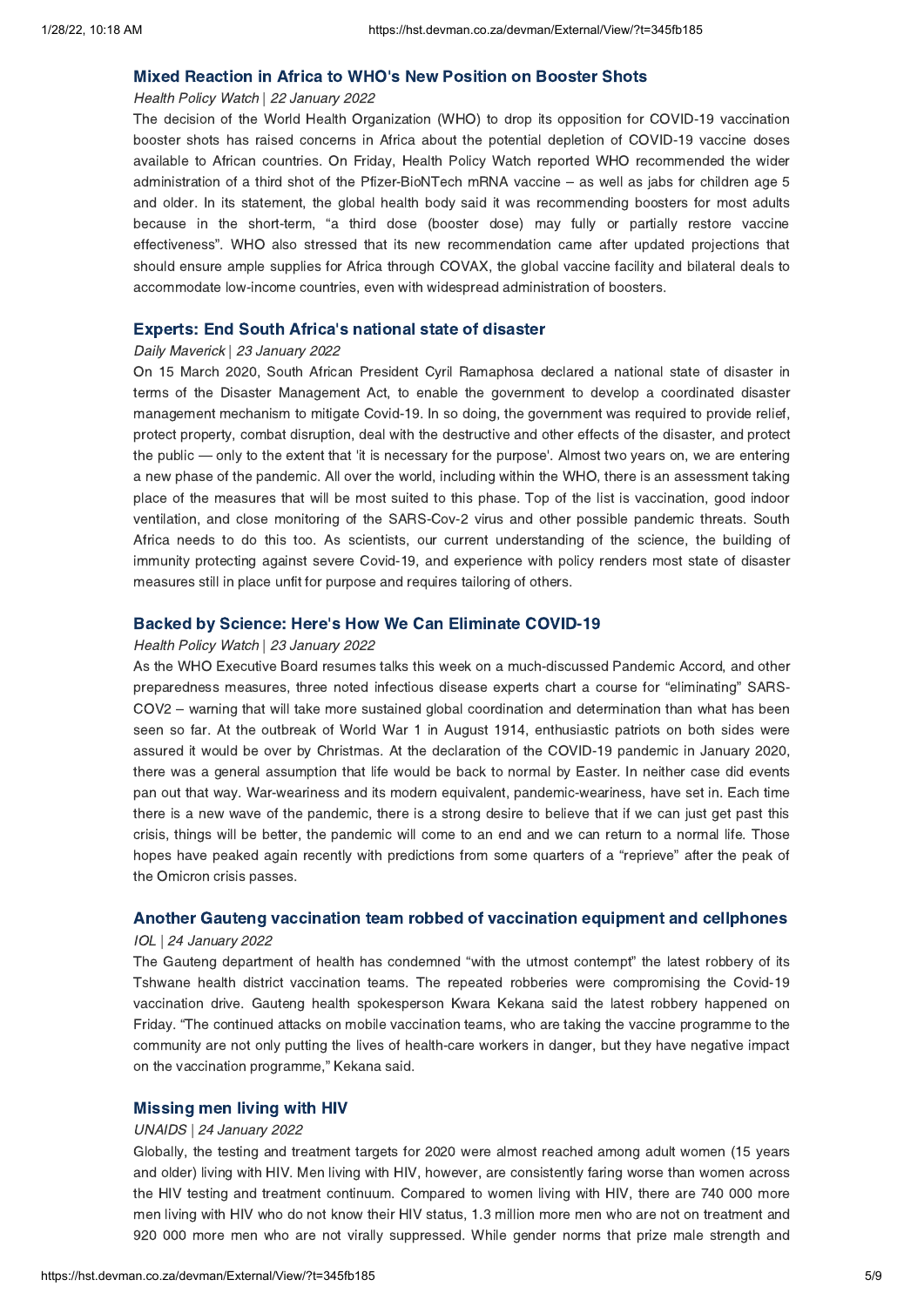stoicism may partly explain why many men delay seeking care, other factors are also at play.

# Rich Countries Lure Health Workers From Low-Income Nations to Fight Shortages New York Times | 24 January 2022

Huge pay incentives and immigration fast-tracks are leading many to leave countries whose health systems urgently need their expertise.

# COVAX Update: Enough Vaccines but Big Disparities in Uptake – [Exacerbating](https://hst.devman.co.za/devman/external/?t=a69adda5)

## Risks of New Variants Health Policy Watch | 24 January 2022

With the delivery of its one billionth dose last week, COVAX, the WHO co-sponsored vaccine facility, has established itself as the main pillar of vaccine supplies to the world's 92 poorest economies – providing 82% of the vaccines those nations have received so far. But even as vaccine supplies now ease up, huge disparities persist in vaccine uptake rate among low-income countries – with some accelerating their vaccine drives and others stagnating due both to logistical and bureaucratic barriers and slack vaccine demand. And even while most of the focus had been put on vaccine delivery – equally large disparities exist in COVID testing capacity – with clusters of low capacity in parts of central Africa. And that increases the risks that new variants could emerge, under the radar, later spreading to the world. Those were among the main messages at a WHO technical briefing to the Executive Board, holding its 150th meeting this week in Geneva.

# How 'Mina. For Men. For Health' is [empowering](https://hst.devman.co.za/devman/external/?t=b0791a86) men to turn the tide on HIV/Aids in

## Sunday Times | 24 January 2022

The isiZulu word "mina" translates to "me" in English. But for most South Africans, a person is only a person among other people. The sense of belonging to a community comes with a responsibility to play one's part and contribute to the greater good. That's why the "Mina. For Men. For Health" campaign has a strong sense of Ubunthu at its core. It was launched in 2020 with the aim of using men's health and wellbeing as a springboard to create positive social change in local communities. With a focus on encouraging men to find out their HIV status and, if they test positive, to start and stay on treatment, "Mina wants to save lives and it wants those lives to be lived well". It therefore also promotes other aspects of healthy living such the importance of exercising, eating well and having the Covid-19 vaccine.

## There['](https://hst.devman.co.za/devman/external/?t=24728df3)s another pandemic we should be focused on: antibiotic-resistant infections

### Groundup | 25 January 2022

Last week saw the publication of two important scientific papers on the pandemic. Not Covid-19, but the pandemic of antibiotic-resistant bacterial infections (known by the acronym, AMR), an ongoing and increasing public health crisis. Bacterial infections are common everyday medical problems that include urinary tract infections such as cystitis, lung infections such as pneumonia, and brain infections such as meningitis, to name a few. Since the discovery of penicillin and its first use in 1942, these miraculous antibiotics have become less and less effective as the bacteria that they are used to treat become resistant. This is a major problem! Not only do we need antibiotics to treat infections, we need them to prevent infections in the first place in vulnerable people such as those undergoing cancer treatment, transplants, or with HIV. Moreover, almost every time you undergo an operation, an antibiotic is given before the cut is made to prevent an infection developing in the wound. So, losing these antibiotics is a big deal.

## Malaria vs COVID-19: Shared symptoms cause havoc Health-E News | 25 January 2022

The National Institute for Communicable Diseases (NICD) has raised a red flag that many malaria cases are being misdiagnosed as COVID-19. This is as South Africa enters its peak malaria season. Both have non-specific early symptoms like fever, chills, headaches, fatigue, and muscle pain – but malaria poses a more immediate threat. People who have recently visited a malaria-endemic area and start to feel ill must seek medical attention immediately. In 2020, an estimated 627 000 people died of malaria; most were young children in sub-Saharan Africa.

# Burnout: Why we need to stop neglecting our wellbeing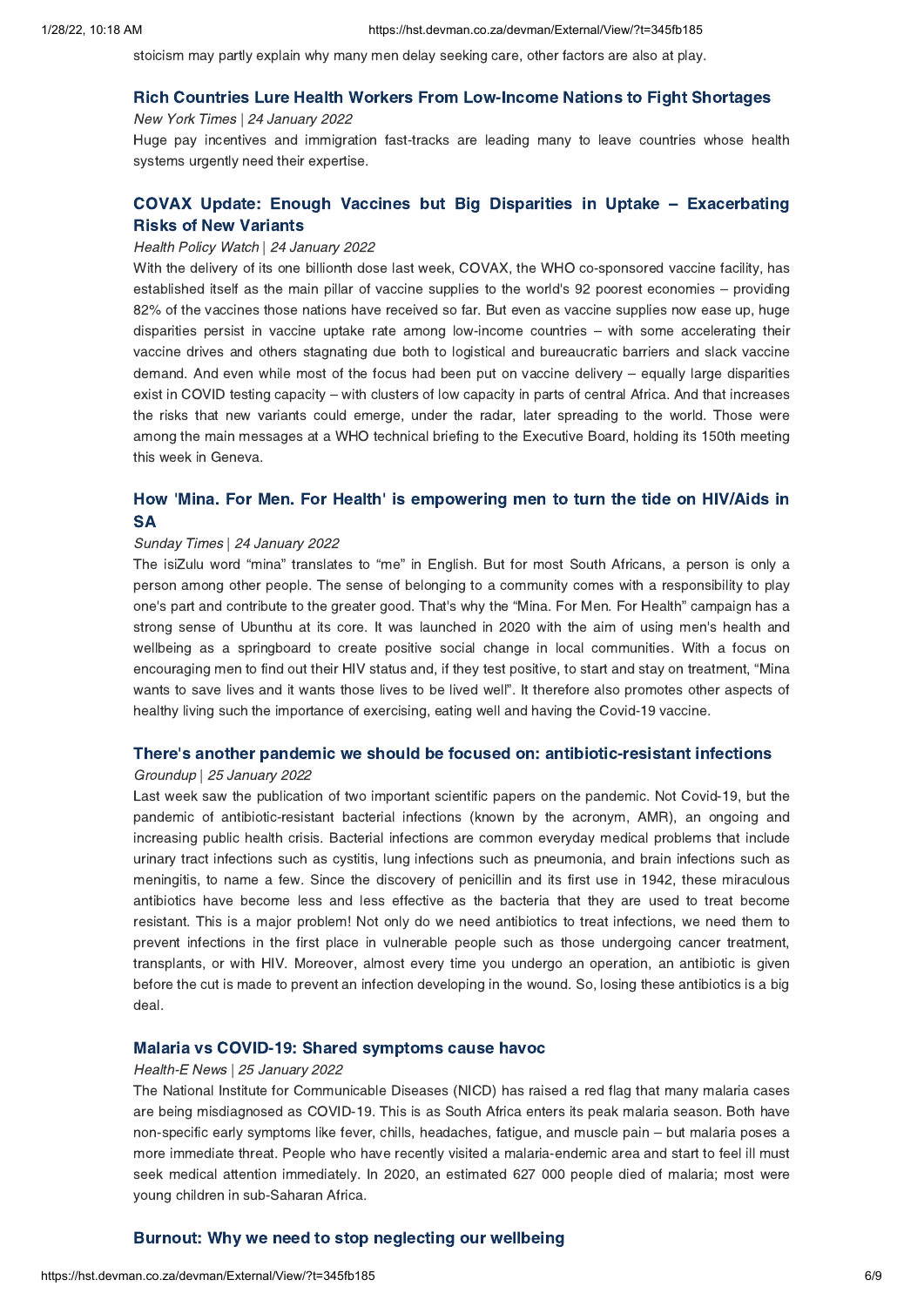### Health24 | 25 January 2022

Many of us start the new year with energy and enthusiasm and look forward to taking on a variety of new projects. But this rejuvenated outlook isn't always accompanied by the necessary planning and preparation to ensure a smooth and successful outcome. Unforeseen hurdles and stumbling blocks can also get in the way of our best efforts. So, when demands escalate and complications spiral out of control, your precious goals now seem impossible – and you're facing total burnout.

## CDC Establishes Global Networks to Combat Antimicrobial Resistance JAMA Network | 25 January 2022

### Bridget Kuehn

The CDC has awarded \$22 million to 28 organizations worldwide to launch 2 new networks intended to tackle antimicrobial resistance (AR) and health care–associated infections. These new projects build on the success of the CDC's Antibiotic Resistance Solutions Initiative that since 2016 has funded state and local infection control efforts. The 2 networks—the Global Action in Healthcare Network (GAIHN) and the Global AR Laboratory and Response Network—will confront urgent, serious, and concerning threats to human health described in the CDC's 2019 Antibiotic Resistance Threats report, which noted that antibiotic-resistant infections kill more than 35 000 US residents annually.

# The unvaxxed, be warned: You owe it to your [colleagues](https://hst.devman.co.za/devman/external/?t=932af264) to get jabbed – and you

# could be fired if you don't Daily Maverick | 26 January 2022

While a CCMA award like this one should not be read as an indication of how courts may resolve constitutional challenges to the validity of specific vaccine mandates in future, the CCMA decision should worry unvaccinated employees who might have been made to believe that they could never lawfully be fired for refusing to get vaccinated. The most important lesson I take from the CCMA arbitration award in the case of Theresa Mulderij v The Goldrush Group (case number GAJB 24054-21) is that employees owe a duty of care to safeguard their colleagues (and others with whom they are in contact) from Covid-19 harm. Another lesson is perhaps that doing "your own research", and embracing widely circulating but misleading or outright false claims about the safety and efficacy of Covid-19 vaccines, can cost you your job.

# New year, same rules: The science behind masks, [ventilation](https://hst.devman.co.za/devman/external/?t=9d092f45) and keeping a

## distance Bhekisisa | 26 January 2022

Scientists think COVID-19 will be with us for years to come. But, in addition to vaccination, we can do Scientists think **COVID-19 will be with us for years to come**[.](https://hst.devman.co.za/devman/external/?t=ab8d2aa2) But, in addition to vaccination, we can do<br>many things to keep safe while getting back into a more normal life again. Wearing a mask, washing your hands, opening the windows and social distancing help to lower your chances of getting infected with SARS-CoV-2 – the virus that causes [COVID-19](https://hst.devman.co.za/devman/external/?t=b56b6883) – because these measures reduce the amount of virus<br>vou're exposed to If you work or live in a space where you can't follow all of the COVID rules all the time you're exposed to. If you work or live in a space where you can't follow all of the COVID rules all the time, do what you can: even one protective action is better than none.

### (Return to Top)

## <span id="page-6-0"></span>**TRAINING AND RESOURCES**

### **Subscribe to the Health Systems Trust Bulletin**

Subscribe to the Health Systems Trust Bulletin The Health Systems Trust (HST) produces a weekly bulletin on Fridays focusing on key public health news, peer-reviewed journal articles and other important primary healthcare resources.

Subscribe to the Health Systems Trust 60percent HST produces a weekly online publication, 60percent, which keeps subscribers abreast with the latest news and developments pertaining to HIV-related maternal, adolescent, child and youth health. The name 60percent signifies that southern Africa is responding to a feminised HIV/AIDS epidemic, with at least 60% of those living with HIV being women.

Subscribe to 60percent by simply visiting HST's website (https://www.hst.org.za), scroll to the bottom of the page, hit the SUBSCRIBE button, and follow the prompts. Let's keep you posted!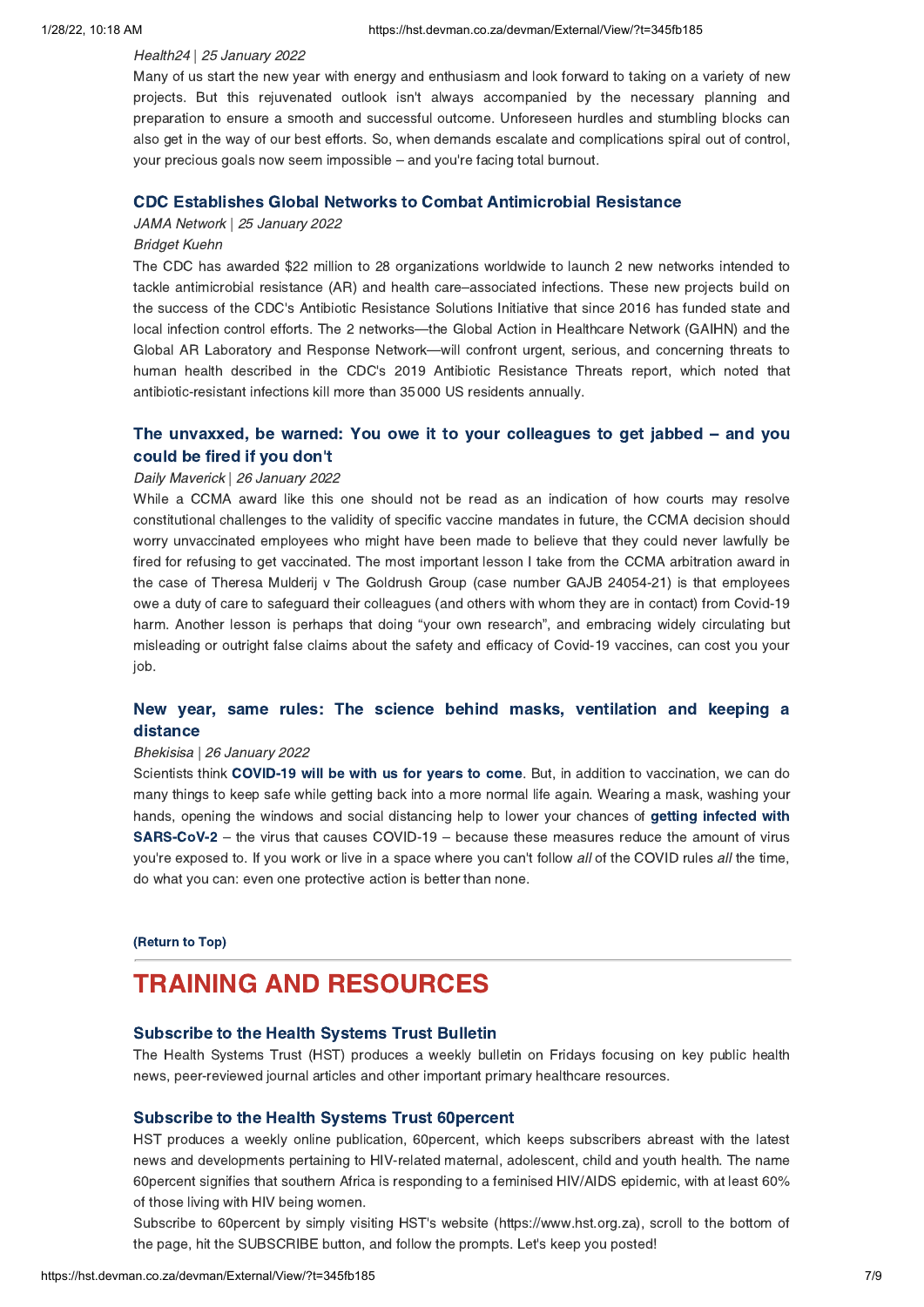The Health Systems Training Institute (HSTi) is the training arm of the Health Systems Trust (HST), a leading force in the South African public health sector. HST was established in 1992, on the brink of democracy in South Africa, and has since played a significant role in strengthening the national primary health system through health research, informatics, clinical support, capacity-building and training.

(Return to Top)

## **PUBLICATIONS AND REPORTS**

## The February Issue of The Lancet Diabetes & Endocrinology is now online  $T_{\rm T}$  and  $T_{\rm T}$  is the Lancet Diabetes  $T_{\rm T}$  is not only only only only only  $T_{\rm T}$

Africa CDC | FAQs: Waste [Management](https://hst.devman.co.za/devman/external/?t=3b56310f) for COVID-19 in Healthcare Settings for Africa

# Number 2022 Briefing: 150th Session of WHO Executive Board, 2022

This briefing note provides background and key advocacy messages on the NCD Alliance's key priorities for the 150th session of the WHO Executive Board (EB150) in January 2022.

(Return to Top)

# <span id="page-7-0"></span>**CONFERENCES AND EVENTS**

### AfricaCDC webinar: Medical scientific presentation by Moderna

Date: 3 February 2022 Time: 12.00 - 13.30 (EAT/GMT+3)

HSR 2022: Call for Abstracts! HSG is pleased to invite abstract submissions for the 7th Global Symposium on Health Systems Research (HSR2022), to be held in Bogota, Colombia October 31 – November 4, 2022. Read below for theme details, field building requirements, and submission guidelines.

Theme: Systems Performance in the Political Agenda: Sharing lessons for current and future global challenges.

# Call for Mentees: [Publication](https://hst.devman.co.za/devman/external/?t=9b497a94) Mentorship Program for First-time Women Authors in

the Field of HPSR Health Systems Global (HSG) and The Alliance for Health Policy and Systems Research (the Alliance) invite early-career women working on HPSR issues, based in Low- and Middle-Income countries, to participate in this call. Those who are interested in publishing their HPSR research for the first time in a global peer-reviewed journal and require guidance and support to submit a publishable manuscript should apply.

(Return to Top)

# <span id="page-7-1"></span>**JOB OPPORTUNITIES**

Facility Team Leaders (2): HEALTH SYSTEMS STRENGTHENING (HSS) UNIT Facility Team Leaders (1999)<br>Closing Date: 2022-02-08 00:00:00

Project Officers: Health Systems – Border Health: HEALTH [SYSTEMS](https://hst.devman.co.za/devman/external/?t=b3abb3d2)<br>STRENGTHENING (HSS) UNIT